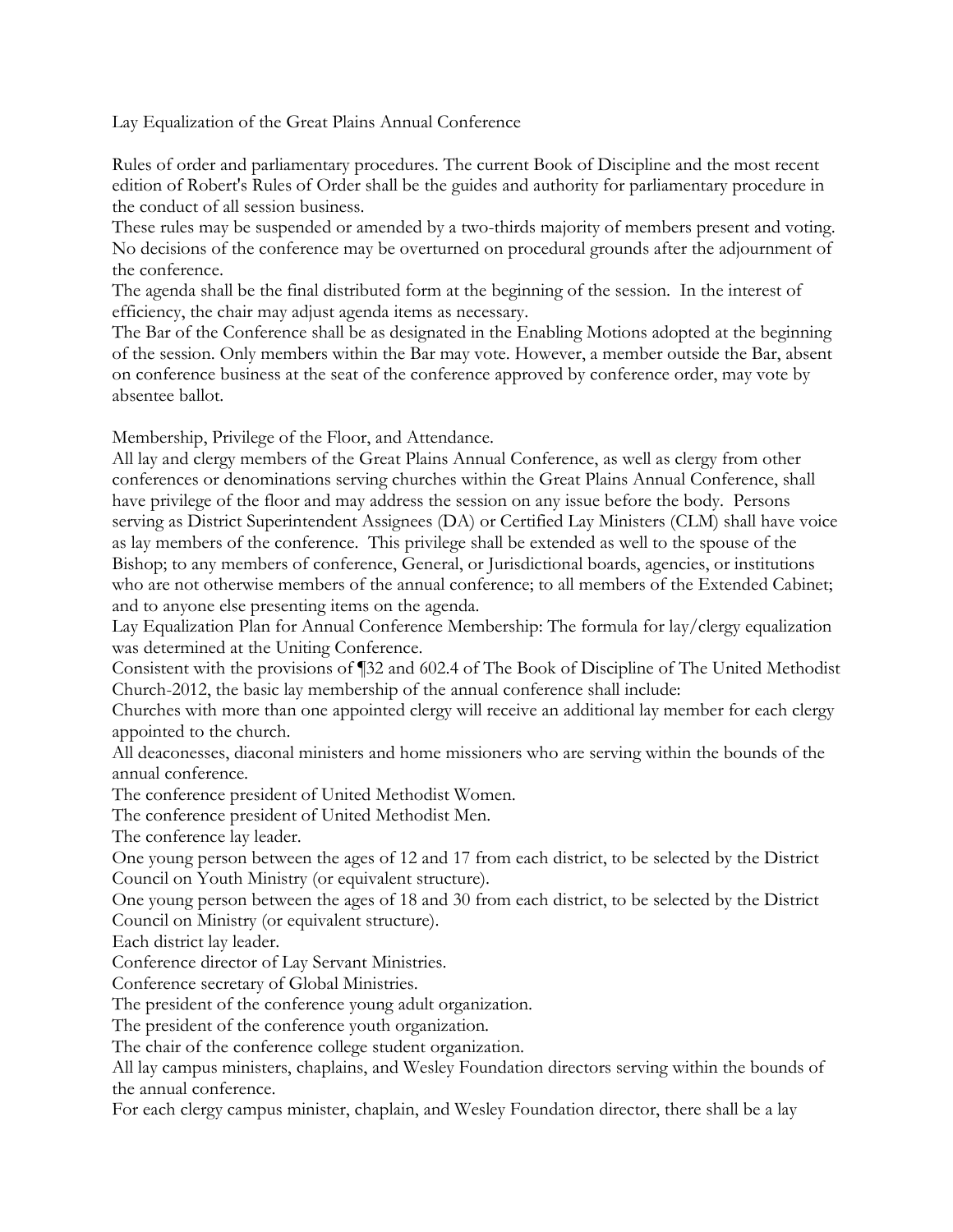board member or student from the ministry.

In addition to the lay members of annual conference mandated by The Book of Discipline (¶32 and 602.4), the first priority in equalizing the number of lay and clergy members will be to grant a lay member from each local church.

If, after meeting the requirements of 1 and 2 above, additional lay membership positions are available, lay people assigned by district superintendents to serve as pastors of local churches [District Superintendent Assignment (DA) and Certified Lay Ministers (CLM)] will be seated as lay members. "For each lay campus minister, chaplain, and Wesley Foundation director, there shall be a lay board member or student elected from the ministry."

If, after meeting the requirements of 1, 2, and 3 above, additional lay membership positions are still available, they will be filled in the following order of priority:

An additional youth from each district, to be selected by the District Council on Youth Ministry (or equivalent structure).

Associate conference lay leader(s),

Chairpersons of conference boards, teams and secretary to annual conference.

One person of color from each district, selected by the District Council on Ministry (or equivalent structure).

All elected lay members of general boards and agencies from our conference.

All delegates and reserve delegates elected to the General and Jurisdictional Conferences.

Five lay members of the Conference Board of Ordained Ministry (to be selected by the lay members of the Conference Board of Ordained Ministry).

District directors of Lay Servant Ministries

An additional young adult (ages 18-30) from each district to be selected by the District Council on Ministry (or equivalent structure).

Seventeen additional youth determined by the Conference Council on Youth Ministries.

Additional lay members as chosen by the conference secretary.

C. Roll will be taken by the signing of attendance cards. Cards not submitted by the end of the session will not be accepted. Members shall be responsible for indicating which days they will be in attendance. If changes in attendance become necessary for lay members, the alternate lay member shall report to the secretarial staff to be seated.

D. Excuses for pastoral absence for cause during the session shall be secured from the respective district superintendents, rather than from the floor of the conference. The clergy person must also send written notification (by letter or e-mail) to the conference secretary setting forth the reason  $(\P 602.8).$ 

E. Addressing the body

Those who wish to address the body shall move in an orderly manner to a microphone and wait to be called upon by the chair.

When addressing the body, members shall identify themselves by name, church or current appointment and district. This practice may be relaxed at the chair's discretion, such as when a particular individual by virtue of office or role addresses the conference multiple times in a single plenary session.

III. Conference Secretary:

Proceedings of the session shall be recorded in a manner determined by the secretary and staff. The secretary shall daily review and consolidate records of the session to ensure accuracy of the official record and recommend adoption by the annual conference. The secretary shall edit and publish the minutes and reports, which when published, shall be the Official Report of the conference.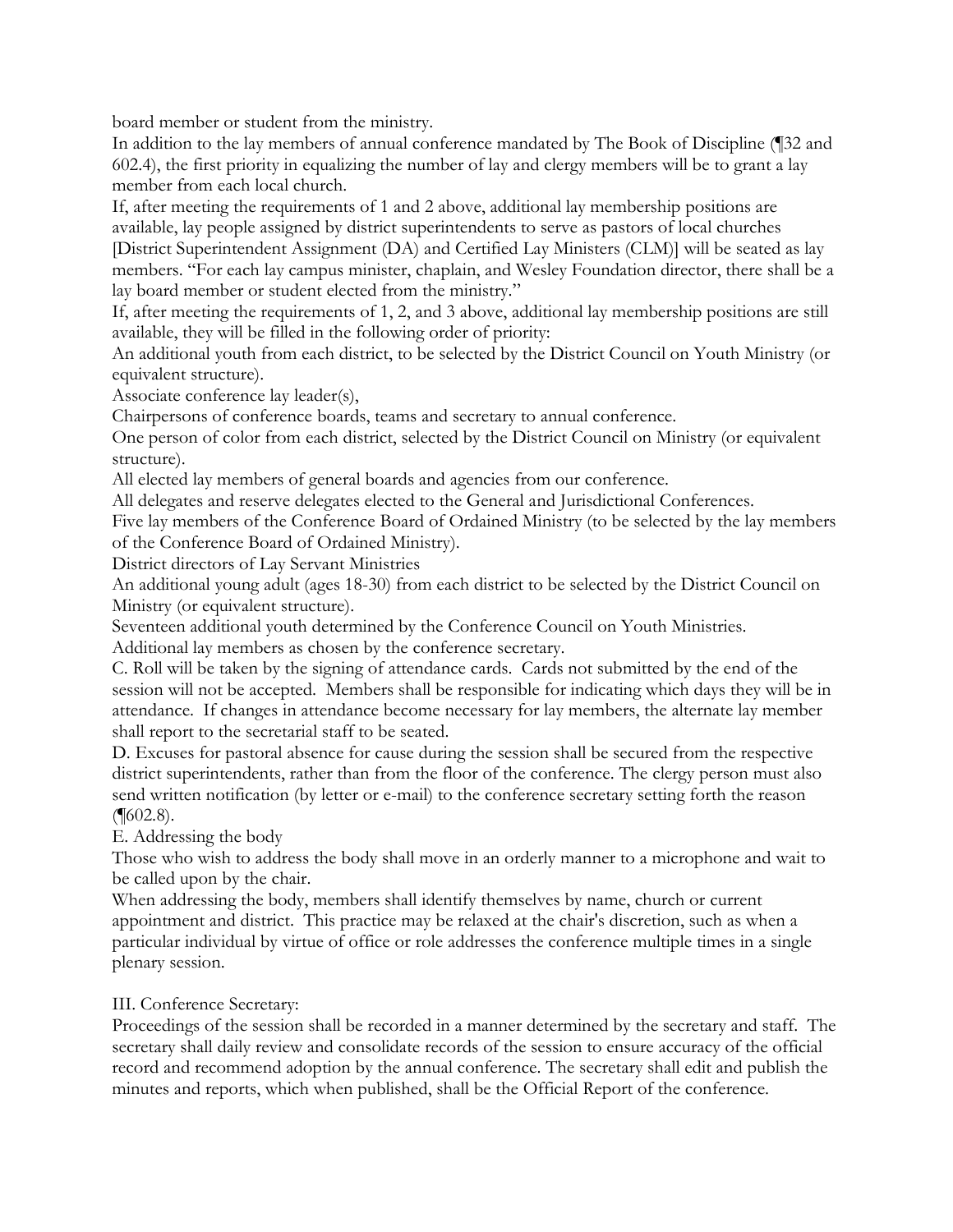## IV. Items in Writing:

Any matter requiring action by the annual conference shall be printed and in the hands of the members of the conference at least four session hours prior to action, to be monitored by the conference secretary. Such items for general distribution shall be prepared and distributed by the sponsoring person or agency at their own expense.

All reports and main motions must be submitted to the conference secretary on paper or in an electronic format determined by the secretary. All motions to amend shall be committed to writing and submitted either when being moved or immediately afterward.

Privileged and Subsidiary motions other than motions to amend shall be recorded by the conference secretary and secretarial staff and need not be submitted in writing. (Privileged motions include Adjournment, Recess, Question of Privilege, and Order of the Day. Subsidiary motions include Lay on the Table, Previous Question, Limit or Extend the Limits of Debate, Postpone to a Certain Time, and Refer.)

## V. Debate:

Members shall speak no more than twice on a given item nor longer than three (3) minutes at a given time without special permission from the chair.

Limitation of Debate.

When the chair determines the agenda to be 30 minutes behind schedule or at his/her discretion, the chair may declare that debate on motions shall be limited to two speeches for and two speeches against, not to exceed two minutes per speech. This limitation shall include allowing any member to speak only once on a given item. If the chair determines the conference agenda has returned to schedule, the chair may declare the limit on debate to be lifted.

At any time when this limitation is in effect, any member of the body may move to suspend the limitation for a particular item or series of items. Such a motion is not debatable and requires a two-thirds majority.

This limitation of debate shall not apply to sub-groups or any other committee.

With Respect in Debate.

In accordance with John Wesley's general rules to do all the good that you can and to do no harm, debate is to be conducted in an atmosphere of respect in listening and speaking.

Certain rules of respect are already addressed in Robert's Rules of Order; the extra mile of respect may be done in the model of Holy Conferencing or other communication models.

## VI. Voting Matters:

When balloting for representatives to General and Jurisdictional conferences, any individual's ballot shall be invalid in any of the following instances:

Fewer or more names are selected than are needed for that round.

A lay person is selected on a clergy ballot or a clergy person is selected on a lay ballot.

A person already elected or an ineligible name is selected on the ballot.

A person is selected twice on a single ballot.

Between sessions, when the Bishop, in consultation with the Connecting Council, determines that a matter of the annual conference cannot wait until the next regular session, a vote may be taken by email and/or mail ballot.

The members of the annual conference (lay and clergy) who are eligible to vote will be notified that a vote will be taken and informed of the issue via electronic and written methods.

Ballots shall be sent out via written and electronic means by the conference secretary in coordination with the office of the Bishop. Ballots will be received and counted by the conference secretary. Reasonable time will be given for the body to respond and a deadline for response announced.